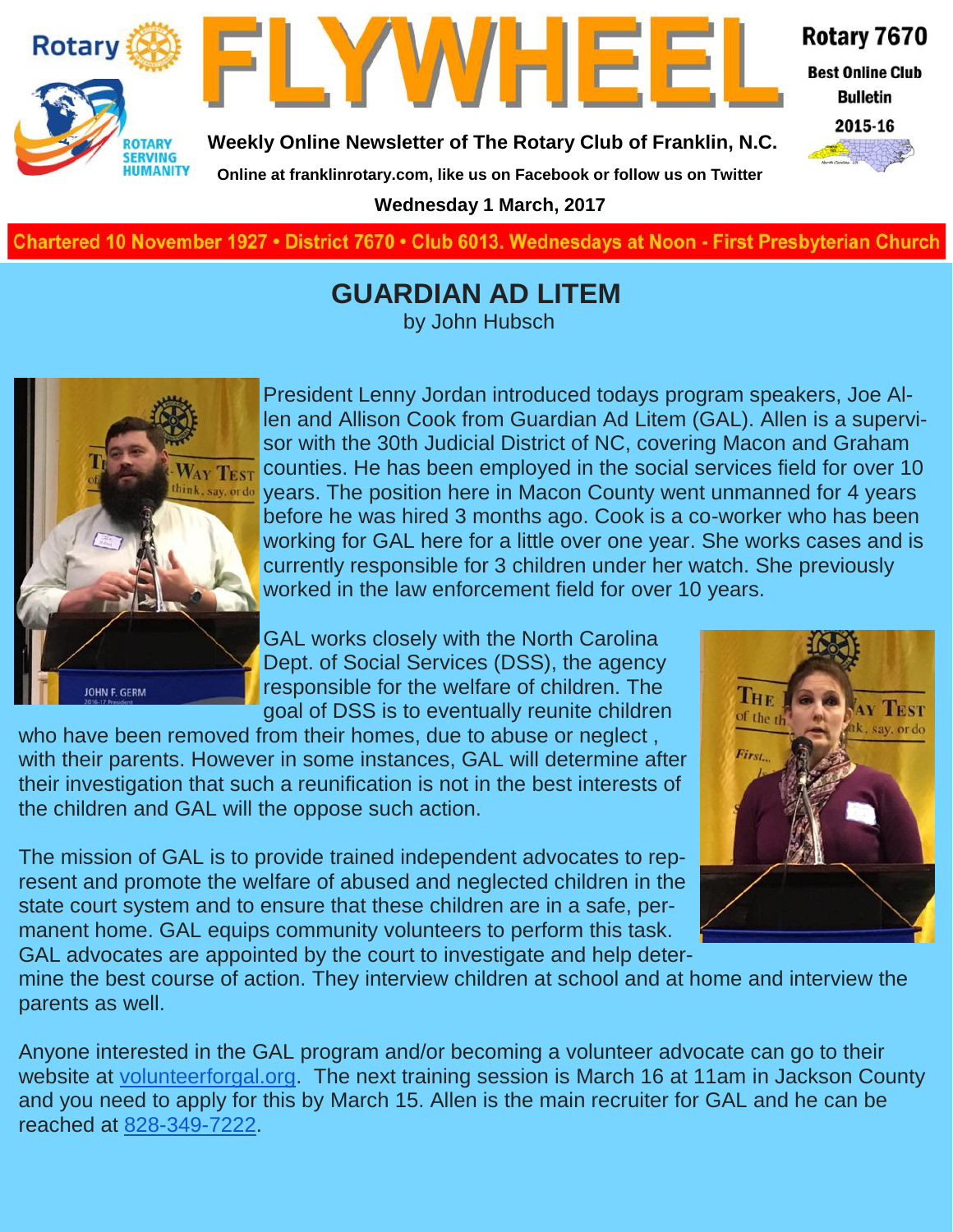



**Best Online Club Bulletin** 

**Weekly Online Newsletter of The Rotary Club of Franklin, N.C. Online at franklinrotary.com, like us on Facebook or follow us on Twitter Wednesday 1 March, 2017**



**Charted November 29, 1927 • District 7670 • Club 6013 Wednesdays at Noon - First Presbyterian Church**

**Happy Birthday Bea!** On Wednesday the club celebrated our inbound exchange student from Italy, Bea's 17th birthday. Bea was born on February



29th! Bea got a suitcase full of cards from the club and several gifts. Happy birthday Bea and glad



to have you here!



#### **Foundation Contributions**

Mike Norris-foundation chair recently stressed the importance of making your foundation contributions.

He gave the club an update on where it was so far for the year and that you have an opportunity to make it very easy through Rotary Direct. See Mike and he'll get you started!!



#### **Membership Minute**

This is the second posting for Julia Langley being proposed for new membership by President Lenny. This is the first posting for Ashley Mitchell proposed for new membership. Any questions comments or concerns see any board member.

#### **Stop Hunger!**

The board approved \$500 to be allocated to the Sylva joint Stop Hunger Project. The project will take place Saturday March 11th 10a at First Methodist in Sylva. If you would like to volunteer see President Lenny! Satellite club plans on having a group there.

**Rotary Service 3/8/17**

Greeter: TBA

Prayer/Pledge/4 Way: Tom Coley

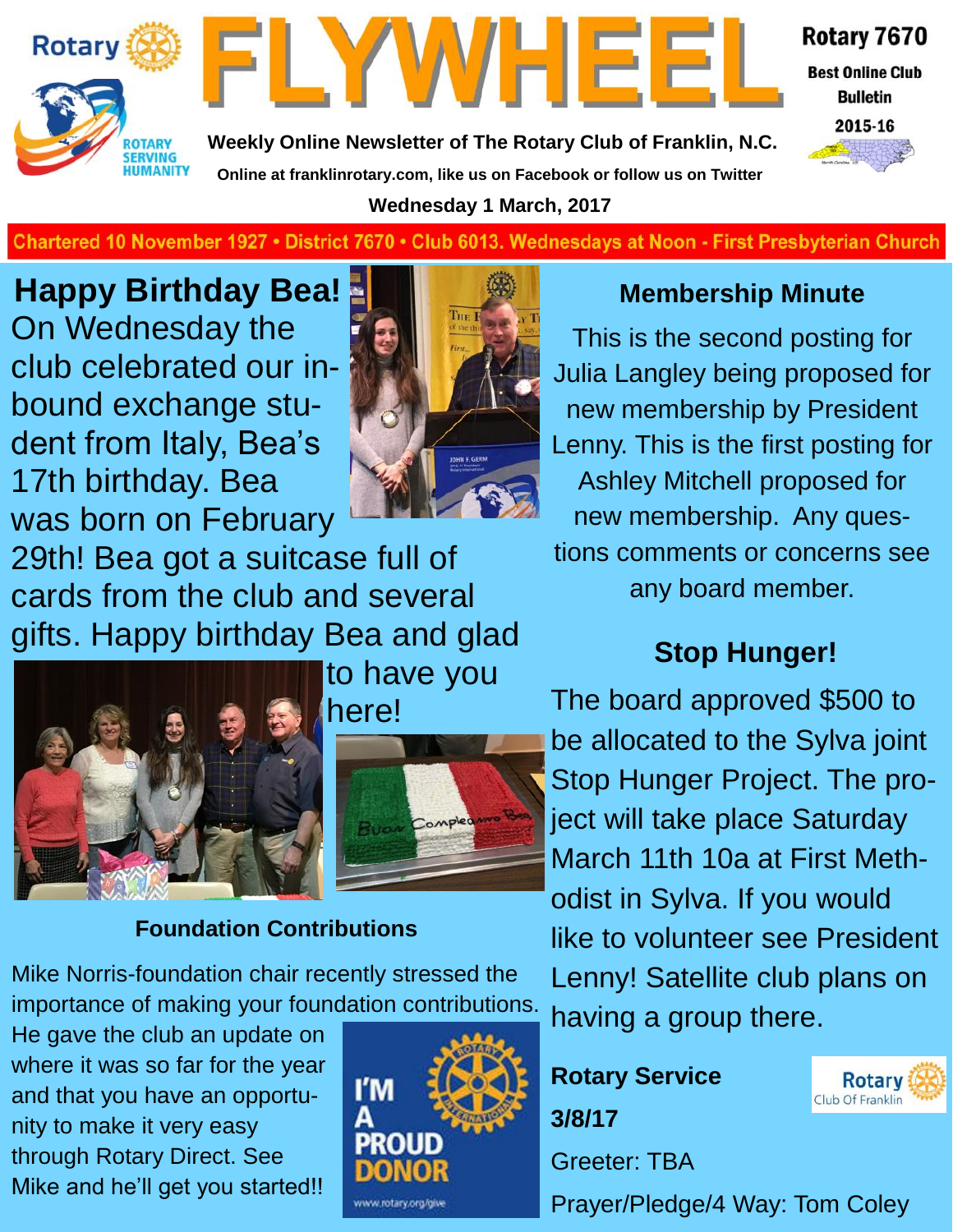



**Best Online Club Bulletin** 

2015-16

**Weekly Online Newsletter of The Rotary Club of Franklin, N.C. Online at franklinrotary.com, like us on Facebook or follow us on Twitter**

**Wednesday 1 March, 2017**

**Charted November 29, 1927 • District 7670 • Club 6013 Wednesdays at Noon - First Presbyterian Church**

#### **One of Our Scholarship Recipients on the Rise**

Ralph Waldo Emerson reminds us that "the reward of a thing well done is having done it." But as Rotarians, how do we know whether all the service we undertake yields positive results? Last week, two of our club members found out just how much of an impact our service can make.

In 2011 the Rotary Club of Franklin, NC awarded a scholarship grant to Gosia Tiger. You may remember that Gosia was a single mother from Poland that was studying nursing at Southwestern Community College. And while the challenges of being a single-parent not originally from this country and studying full-time might be enough to convince others to give up; Gosia was not one to be deterred. The scholarship our club awarded Gosia helped insure that she could worry a little less about school costs and could, instead, focus on the important things in her life – her child and her studies.

President-Elect Judy Chapman and Community Service Co-Chair Patrick Betancourt sat with Gosia last recently as she was seated to the Macon Program for Progress (M.P.P.) Board of Directors. In her introduction she shared that as a recipient of the Workforce Investment Opportunity Act services offered through M.P.P. and with the Rotary Scholarship, she earned a degree in Nursing and is currently studying for her Masters of Nursing and has already made application for her Ph.D.

Gosia's story reminds us that the service we pay someone today is an investment in the future. It's a lesson that Gosia obviously took to heart as she looks to serve the young children and families of this community through her nursing and her service as an M.P.P. Board Member.

#### **Back Packs this past Monday...a Huge Success!!!**

Thanks to all who participated in the Monday 2/27 back pack fill at CareNet! 10 Rotarians, 5 guests, 1 Interact Student, and 6 job corps packed 588 backpacks in about 50 minutes...awesome!!! Next back pack fill will be march 27th at CareNet. See Patrick and sign up now!!

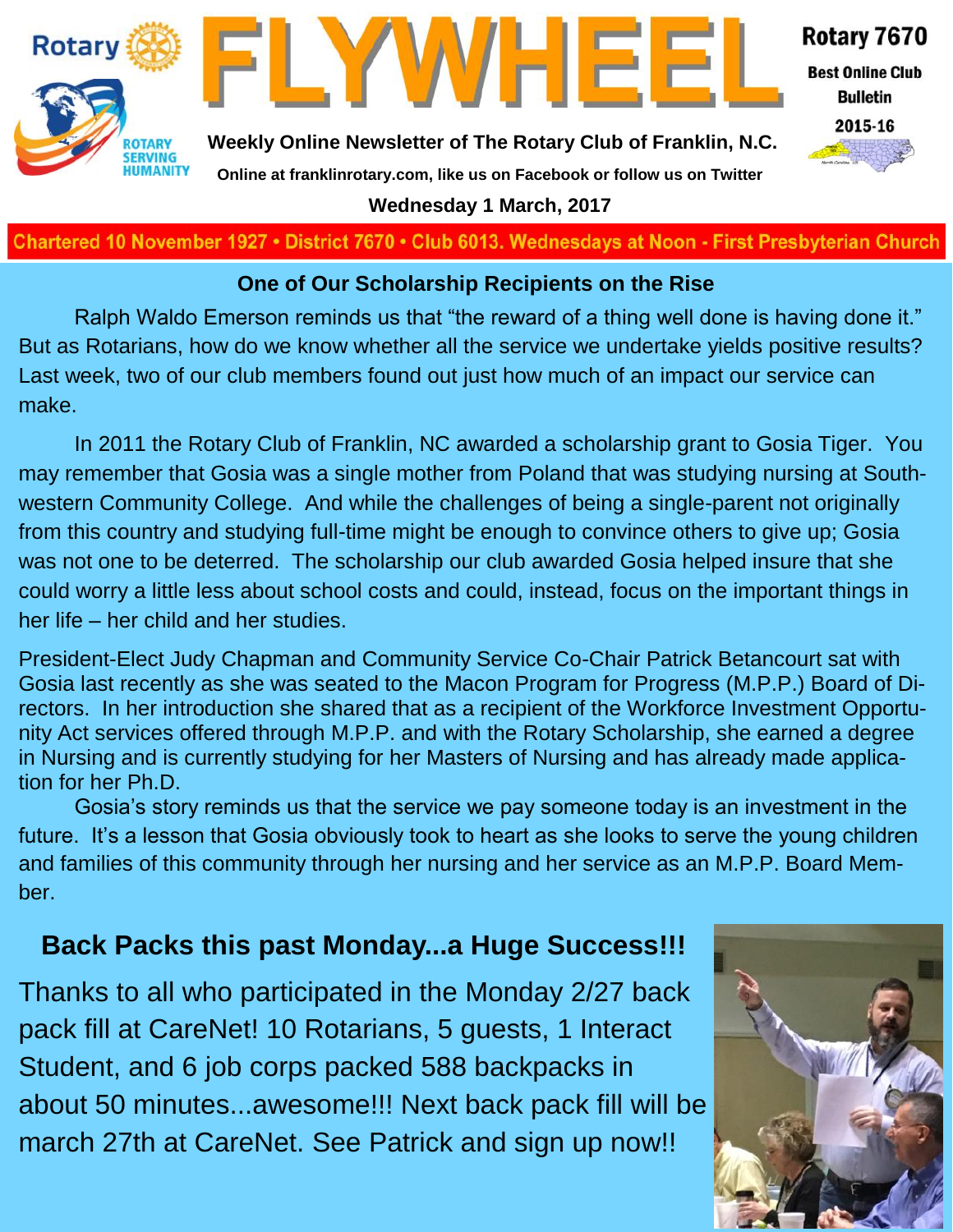



**Best Online Club Bulletin** 

2015-16

**Weekly Online Newsletter of The Rotary Club of Franklin, N.C.**

**Online at franklinrotary.com, like us on Facebook or follow us on Twitter**

**Wednesday 1 March, 2017**

**Charted November 29, 1927 • District 7670 • Club 6013 Wednesdays at Noon - First Presbyterian Church**



#### **Notes from The Top**

It is hard to imagine what Franklin or North Carolina or the United States or the World would be like without Rotary and each Rotarian in our club and every club!

Today, looking back over just our meeting and the things and people we touched and then trying to imagine all the other clubs just as busy and engaged as ours. I can without reservation say that we Rotarians do a pretty good job of SERVING HUMANITY THRU SERVICE ABOVE SELF!

Today, just in our club, we celebrated Bea's birthday and realized again what a gift it has been to have her in our community. We learn so much from our exchange students. We heard Patrick tell us how we packed almost 600 food

backpacks to help those less fortunate in our own community. We have folks signed up to pack meals for STOP HUNGER NOW, a worldwide campaign to feed those without food.

We welcomed potential new members, we have an active BREW Fellowship, members are signed up for both the District Conference and the Rotary International Conference.

Now close your eyes and imagine what all the other clubs are doing! Rotary and each of you make our club and the world go around. Next time you consider missing a meeting, think about what we do in just one hour. Each of you are special and bring so much to our club. THANK YOU! See you next week!

Lenny

tarian!

#### **Evening Club Meets Tuesday!**

The RC of Franklin Evening satellite Club is now meeting on **Tuesday's 630p at Lazy Hiker.**  Tell a friend about the club. Just another option to serve as a Ro-**Satellite** 



**AG Sean Needs Flywheel Editor!**

If you are interested in publishing the newsletter each week please see AG Sean. He would like to let someone else do it. Doesn't take more than an hour and a half each week. See Sean or Stephanie Smith!

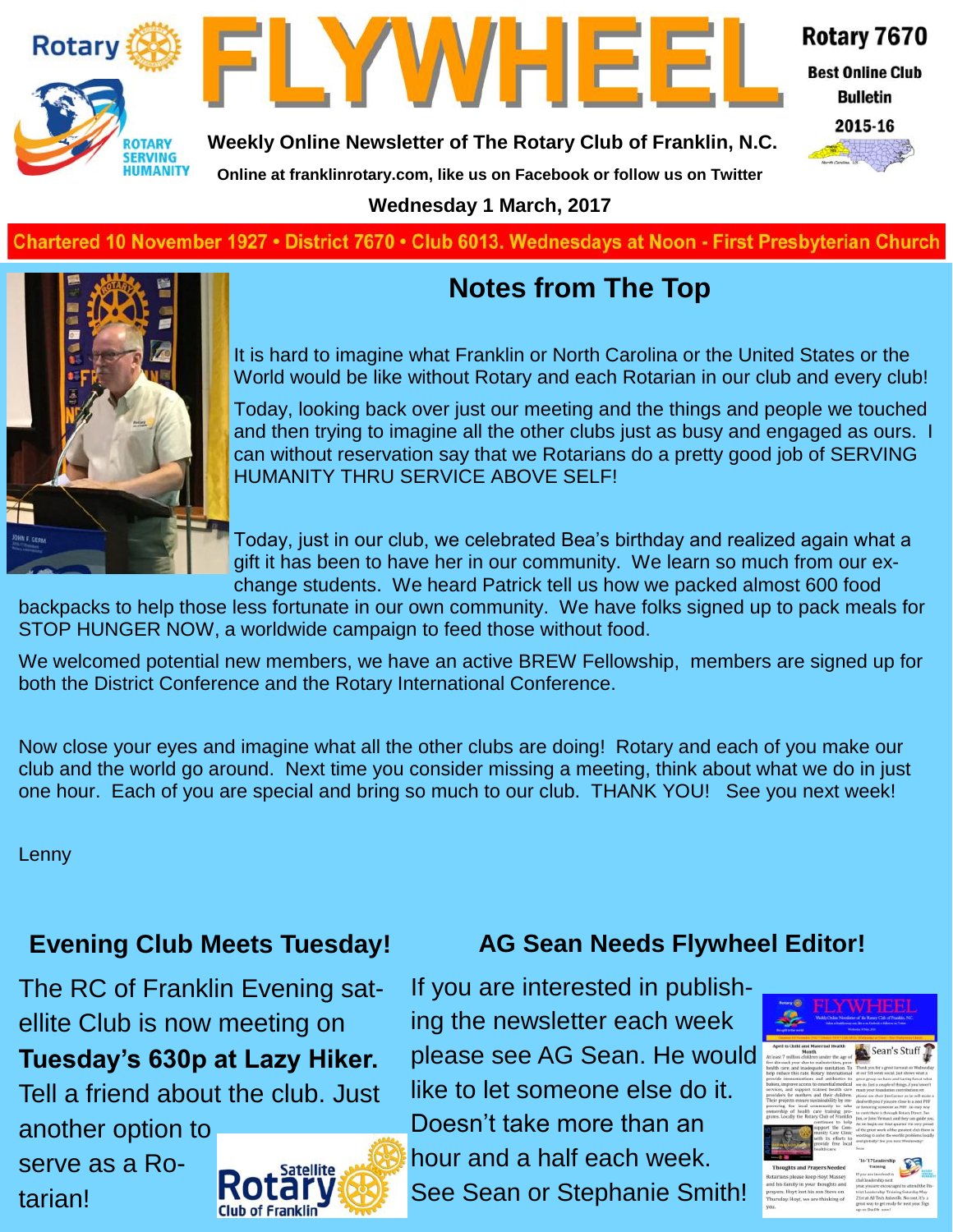



**Best Online Club Bulletin** 

**Weekly Online Newsletter of The Rotary Club of Franklin, N.C. Online at franklinrotary.com, like us on Facebook or follow us on Twitter**

**Wednesday 1 March, 2017**



**Charted November 29, 1927 • District 7670 • Club 6013 Wednesdays at Noon - First Presbyterian Church**

#### **District Conference April 28th-30th!!**

Nows the time to make plans for the upcoming District Conference in Hickory. There will be a free youth conference on Friday 10a-3p..dinner for Rotarians Friday Night then the regular



conference Saturday and breakfast Sunday. Earn a PHF for registering the highest percentage of Rotarians in your club category size for the Young Leaders and District Conference in Hickory April 28-30, 2017!! Club is reimbursing first 20 members \$75 on registration fee. **Register now at rotary7670.org for the conference!!!District only \$145**

DG Gary has acquired a copy of the TV production *Remembering No More* and we will show this as our program next week, March 8th. This outstanding video tells the story of CART and shows how your donations are used to find a cure for Alzheimer's. Please make every effort to attend next week to see this program. It is short, only 15 minutes, but very powerful. If you know a non-Rotarian that you feel would be interested in seeing this please bring them as your guest!

# **Fred's Funnies**



#### **Male or Female????**

You might not have known this, but a lot of non-living objects are actually either male or female. Here are some examples:

#### TIRES:

Tires are male, because they go bald easily and are often over inflated.

#### SPONGES:

These are female, because they are soft, squeezable and retain water.